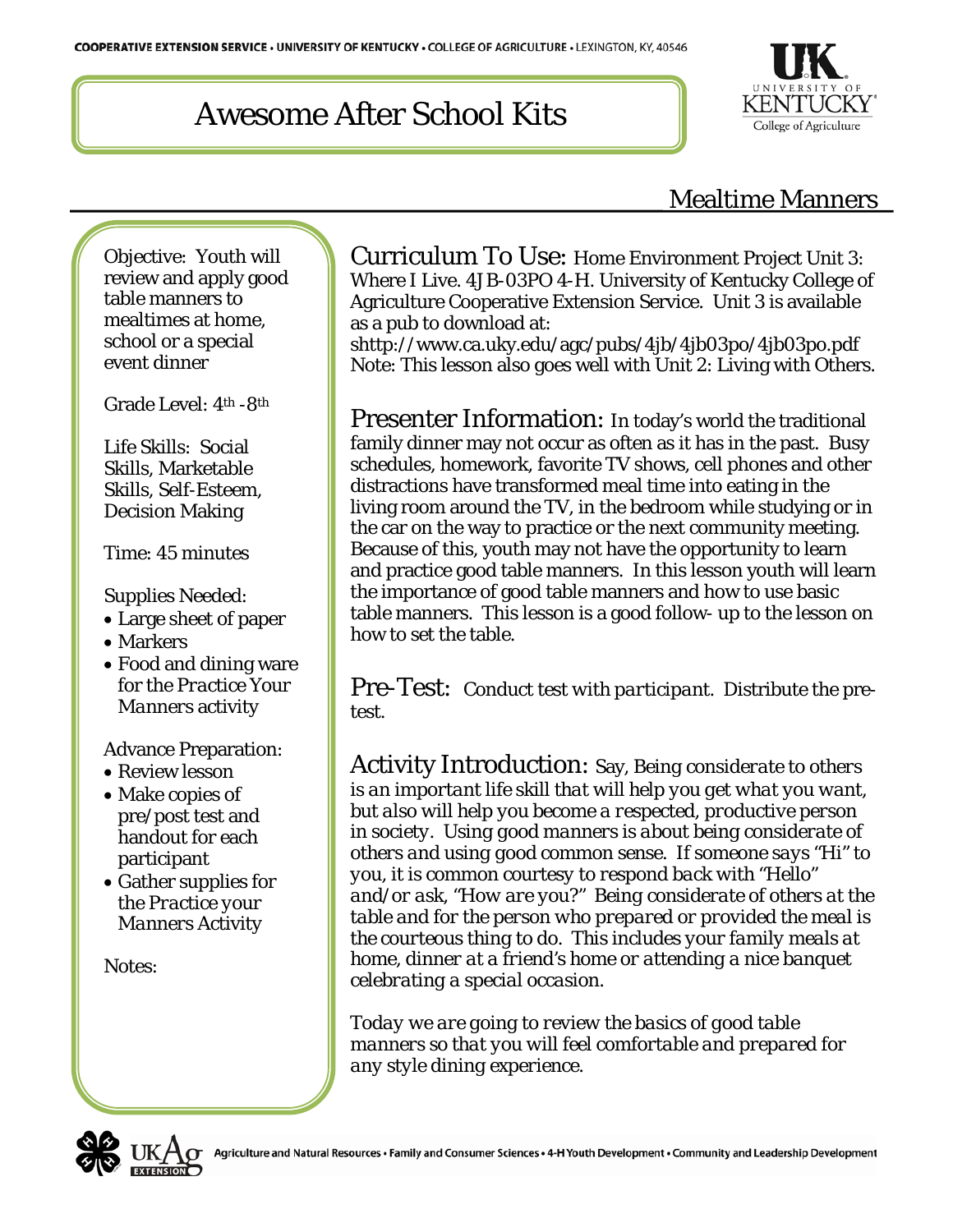# Awesome After School Kits



### Activity A: *Name Your Manners*

Using a large sheet of paper and different colored markers, ask the participants to give examples of good table manners. Discuss and explain the practice that each person lists so that everyone in the group understands. If needed, prompt the participants using the Mealtime Manners handout as a guide.

#### Activity B: Practice *Your Manners*

If space allows, have the participants sit down to a table set for a simple meal or refreshments. Have them pass bowls or plates of food. Let them practice the table manners that the group just reviewed. If limited on space, serve simple refreshments so that the participants can practice manners related to finger foods.

Talk It Over: *Discuss questions with participants.* Sharing – How did this activity make you feel? What did you enjoy about this activity?

Processing – Have you ever been around someone who did not have good manners? How did it make you feel?

Generalizing – Why is it important to have good table manners? How will having good table manners benefit you in the future?

Applying – What types of situations in life require you to demonstrate good table manners?

Post-Test: *Conduct test with participants.*

Extended Learning: Extend learning beyond this lesson.

Plan a special dinner for your family or friends. Include invitations, table decorations and banquet style table setting. Take photos and create a scrapbook page to enter in the state fair

Presenter Tip: Having a table set with place settings and a center piece will set the tone for the activity. A simple meal may include frozen pizza, veggies and dip and pudding or fruit salad. These items will allow discussion about cutting foods, eating finger foods and the dessert course

Sources: Awesome After-school and Day Camp Kits. University of Florida IFAS Extension. Individual and Family Resources, Manners for the Real World. This publication is available at: http://nwdistrict.ifas.ufl.edu/4H/camps/afterschool/3- 5/family%20resource/Lesson%20Planmanners.pdf